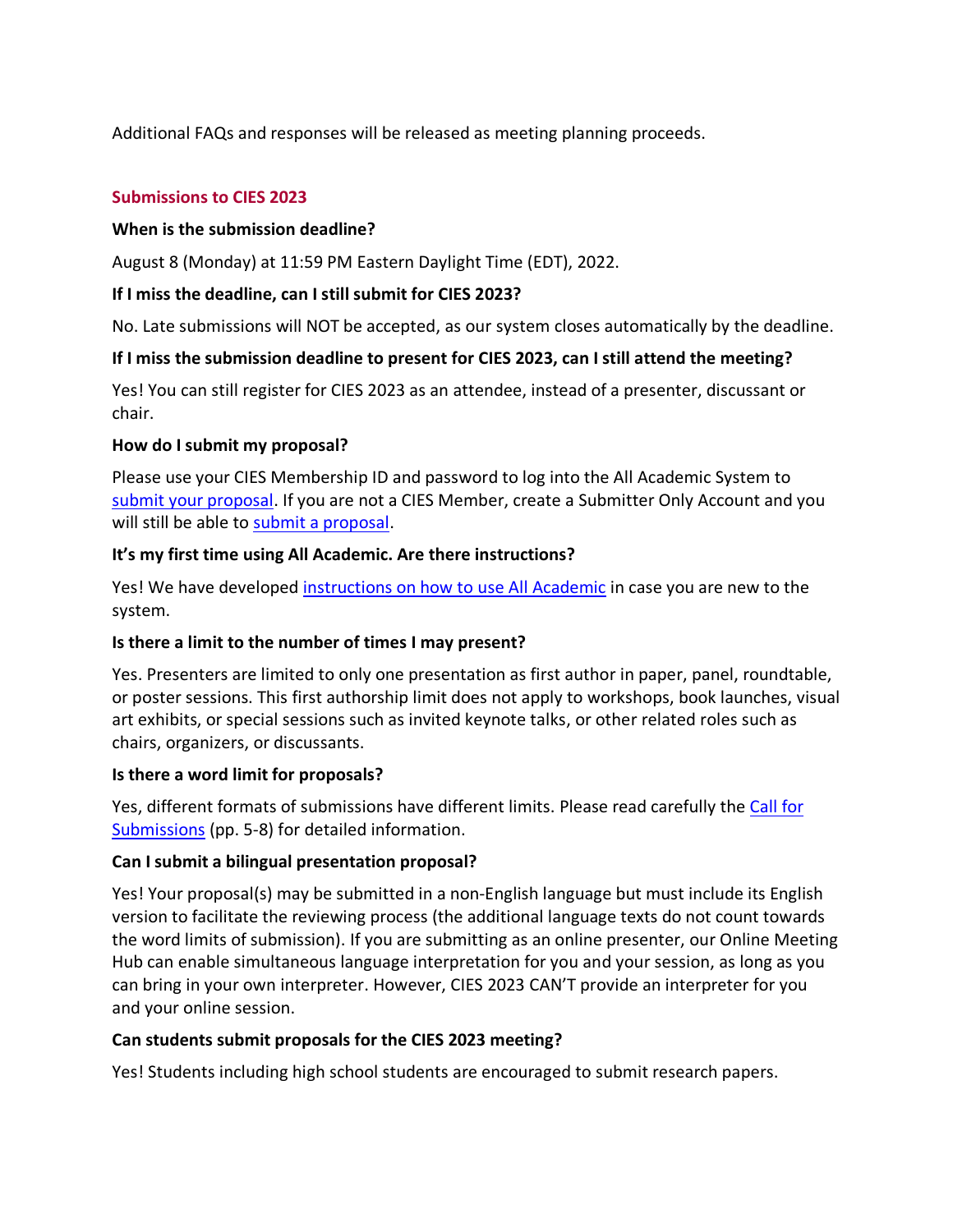## **If my paper or session has been presented at another meeting or published, may I also submit it to CIES?**

No. Eligible submissions are those that have NOT been previously published NOR presented at another professional meeting.

## **I would like to submit a paper from my thesis – I have not presented or published these findings anywhere before. Am I eligible to submit?**

Yes. Note that a thesis or dissertation has a broader focus than can be presented in a meeting setting. It is common that you can narrow down your thesis to a specific focus for a 12-15 min presentation.

## **May I submit to multiple SIGs or Committees?**

No. You can only submit your proposal once as the first author. Your name may be on multiple proposals, such as those that are co-authored, but only once as a first author.

## **May I submit a proposal to present research I'm working on that's not complete?**

Yes, and you may "predict" your findings based on your literature review and/or other convincing sources. However, you are encouraged to present your more matured or completed work.

## **I'm not sure which CIES SIG or Committee to submit to, or whether I should submit to the General Pool. What should I do?**

Read the descriptions of each SIG to get an idea of where your work would fit best. Topics that do not fit a SIG or committee can be submitted to the General Pool.

# **I'm getting ready to submit my Formal Paper Presentation (Individual Submission) proposal, how will onsite and online selections be grouped into panels?**

For our online sessions, individual papers will be grouped with other individual papers to form panels. If you select "ONSITE" you will be grouped with other "ONSITE" papers and we will schedule your ONSITE-only session for the meeting hotel. In other words, the two modes will be either onsite or online and will NOT be mixed. Please also be aware that all onsite sessions will only be limited to onsite audience members. Learn more [here.](http://cies2023.worksitesandbox.com/submission-information/)

## **We're getting ready to submit our Formal Panel Presentation (Group Submission) proposal, what are our presentation options?**

For our online sessions, if you are proposing a panel, the following options are available:

- 1. You and your panelists can all be onsite, and if you select "ONSITE" we will schedule your session at the meeting hotel.
- 2. You and your panelists can all be online and you can select one of the two Online Panel slots and you will be scheduled online.
- 3. Some panelists are onsite and others are online in this case, the panel organizer will be responsible for figuring out how to virtually include any panelists who are not onsite (they must also register). It will be up to the panel organizer to use their own zoom account to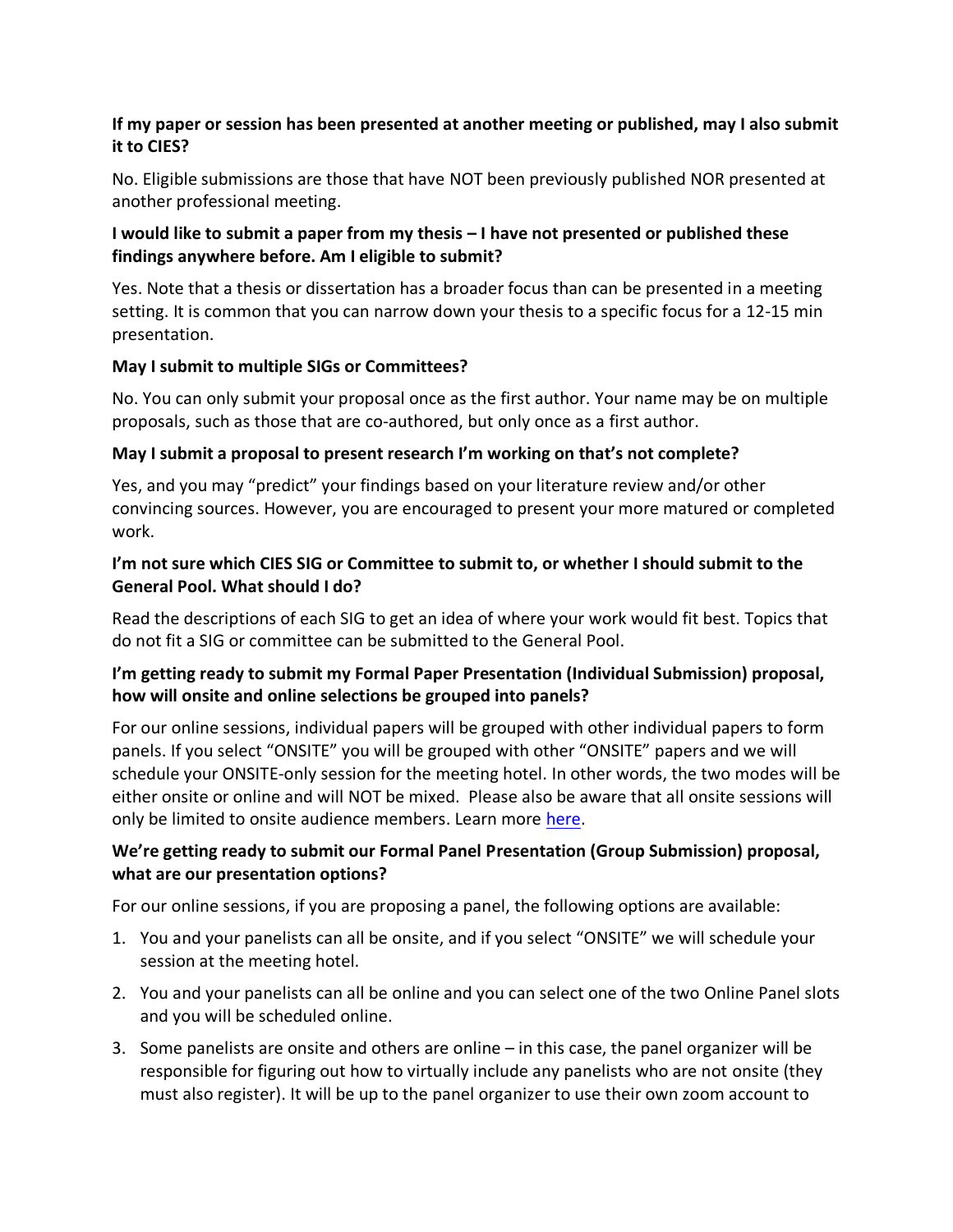bring in panelists as might have been the case in prior years at meetings. It is unfortunately too expensive for us to provide technical support to such mixed panels. Please also be aware that all onsite sessions will only be limited to onsite attendees.

#### Learn more [here.](http://cies2023.worksitesandbox.com/submission-information/)

## **I'm getting ready to submit my Refereed Round-Table Presentation (Individual Submission) proposal, how will onsite and online selections be grouped?**

For our online sessions, individual papers for Round-Tables will be grouped with other online papers. If you select "ONSITE" you will be grouped with other "ONSITE" papers. In other words, the two modes will be either onsite or online and will NOT be mixed. Please also be aware that all onsite sessions will only be limited to onsite attendees.

### Learn more [here.](http://cies2023.worksitesandbox.com/submission-information/)

# **We're getting ready to submit our Refereed Round-Table Presentation (Group Submission) proposal, what are our presentation options?**

For our online sessions, if you are proposing a panel, the following options are available:

- 1. You and your panelists can all be onsite, and if you select "ONSITE" we will schedule your session at the meeting hotel.
- 2. You and your panelists can all be online and you can select one of the two Online Panel slots and you will be scheduled virtually.
- 3. Some panelists are onsite and others are online in this case, the panel organizer will be responsible for figuring out how to virtually include any panelists who are not onsite (they must also register). It will be up to the panel organizer to use their own zoom account to bring in panelists as might have been the case in prior years at meetings. It is unfortunately too expensive for us to provide technical support to such mixed panels. Please also be aware that all onsite sessions will only be limited to onsite audience members.

Learn more [here.](http://cies2023.worksitesandbox.com/submission-information/)

## **When will I be notified if my proposal submission is accepted?**

Hard to predict by this point, as it is largely up to how fast individual reviewers can handle thousands of submissions and get back with their review results to the program or SIG committee. Notices will be sent via email around October 2022, if not sooner. You can access the letter by logging in t[o All Academic.](https://cies.lasaweb.org/) You will find all communications of the CIES2023 Meeting Team in the "Message Center" under "Main Menu". (Check your spam folder and mark [All Academic](https://cies.lasaweb.org/) emails as safe. It is important that [All Academic](https://cies.lasaweb.org/) communications reach you safely in the future.)

### **When will I be notified if my pre-meeting workshop, book launch, or art exhibit is accepted?**

Notices will be sent via email in around October 2022, if not sooner. You can access the letter by logging in to [All Academic.](https://cies.lasaweb.org/) You will find all communications of the CIES2023 Meeting Team in the "Message Center" under "Main Menu". (Check your spam folder and mark [All Academic](https://cies.lasaweb.org/) emails as safe. It is important that [All Academic](https://cies.lasaweb.org/) communications reach you safely in the future.)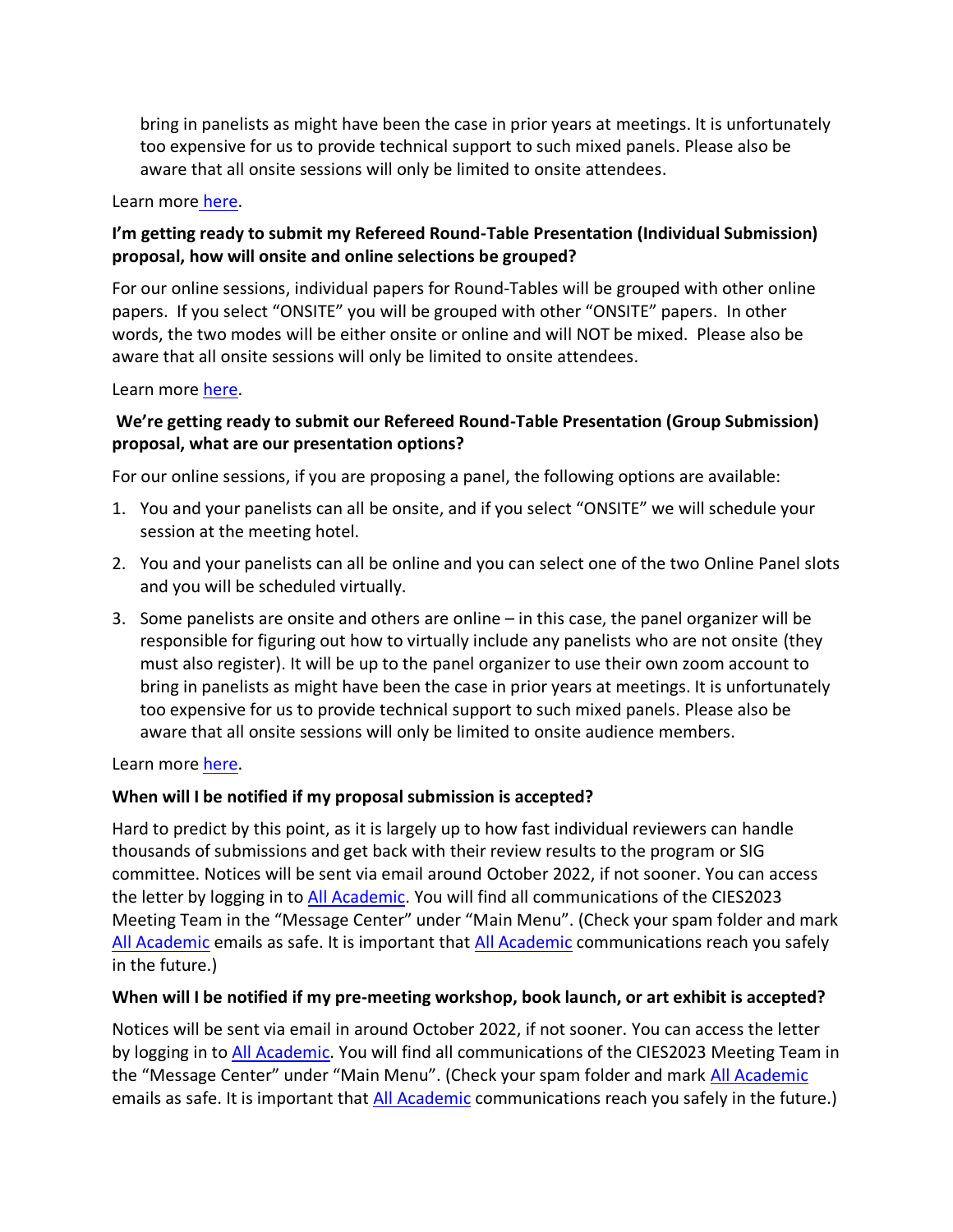### **I have not received an acceptance (or nonacceptance) letter yet. What do I do?**

[Log in to All Academic](https://cies.lasaweb.org/) with your credentials (username and password). In the "Message Center" under "Main Menu" you will find all communications of the CIES 2023 Meeting Team with you. (**Reminder:** Make sure to check your spam folder and mark All Academic emails as safe. It is important that All Academic communications reach you in the future.)

## **Registration for CIES 2023**

## **How much will registration cost?**

Registration fees will soon be updated once they are decided by the Board of Directors for CIES 2023.

### **Do I have to register for pre-conference workshops separately in addition to my registration for CIES 2023?**

Yes. If you plan to attend a pre-conference workshop (or two or three) you should include that on your online registration.

## **Why isn't the meeting free for online participants?**

It costs money to put on a meeting – even an online meeting. There are costs associated with the submission system, websites, and storage for recorded sessions, Zoom licenses, and many other things.

### **Do you need to be a CIES member to present, discuss or chair at CIES 2023?**

Yes. All presenters, discussants and chairs of CIES 2023 must be CIES members for 2023. You need to sign up or renew your CIES membership to present at CIES 2023, in addition to your registration for CIES 2023. Make sure you don't miss its deadline on Monday, January 3, 2023.

Other attendees who are not presenting, discussing or chairing may attend and pay the non-CIES member registration fee for CIES 2023, although it is financially beneficial to join CIES and register as a member.

### **When will registration open?**

Registration for attending the meeting onsite and virtually opens on Wednesday, October 26, 2022.

## **Can I purchase a one-day pass to attend the meeting?**

No, as there is no way to really monitor one-day access to the meeting, given our limited resources.

### **Why are the registration prices different for online and onsite participation?**

The prices are higher for the onsite registration as those in Washington, D.C. will have access to all onsite sessions, events, and opportunities, in addition to online ones. However, online attendees will NOT have access to onsite-only sessions. The differences reflect what we can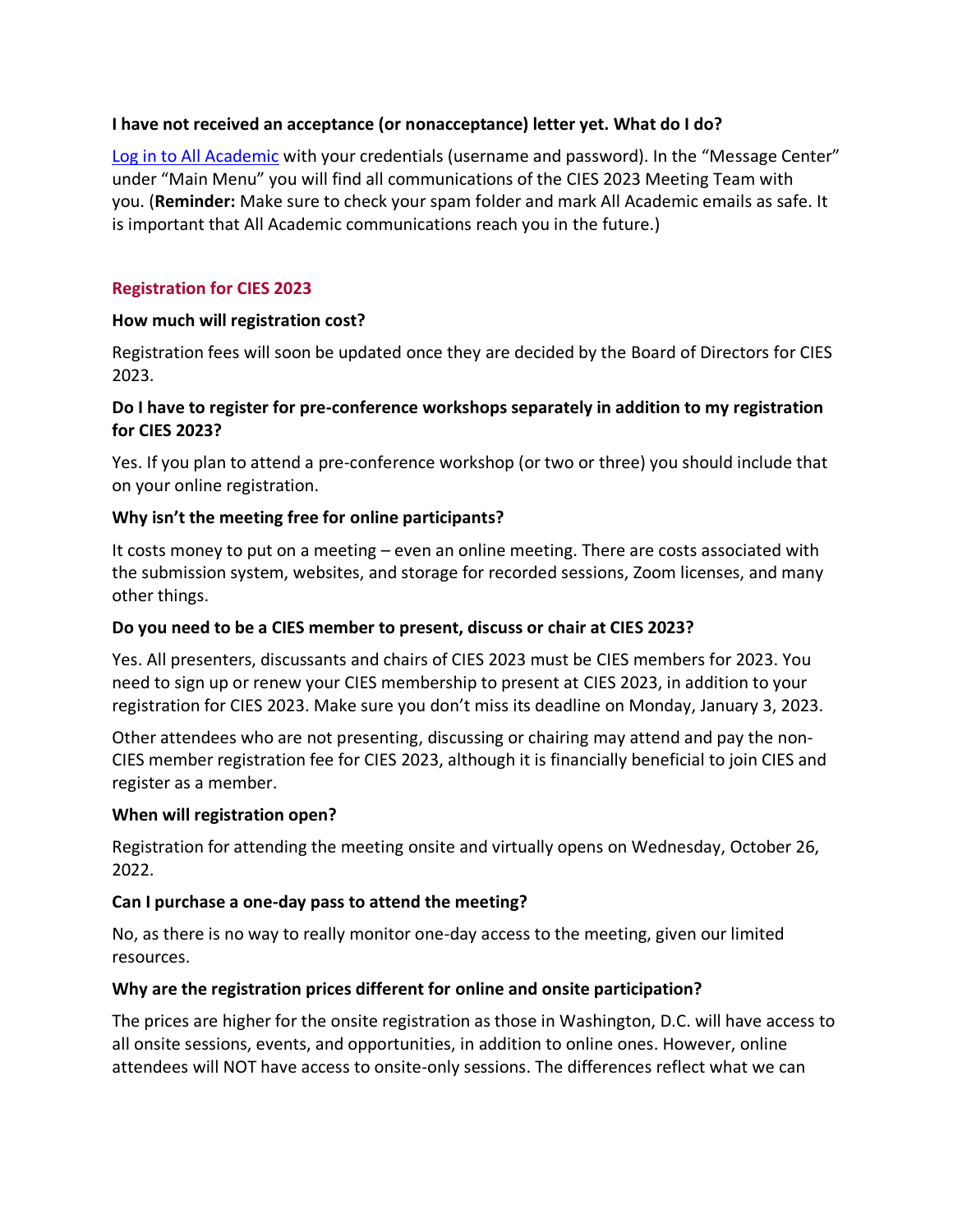calculate based on data available on onsite and online participations, with a spirit equally valuing onsite and online attendees.

## **I may need to cancel. What is the refund policy?**

To be eligible for a refund, cancellation requests must be made in writing to [cies2023@cies.us](mailto:cies2023@cies.us) no later than Monday, January 16, 2023, indicating in your subject line: "Cancellation & Refund Request". A cancellation fee of \$35 will apply.

For individuals registered at Low Income Country rates, the cancellation fee will be waived if the request is made by January 16, 2023.

Refunds will be issued in the same form in which they were received. In the case of wire transfer refunds, a \$20 wire transfer fee will be withheld from refund amount. **No refunds will be issued to requests after January 16, 2023.**

## **Which countries are considered Low Income or Lower-Middle Income countries?**

Discounted registration is available to those from the [World Bank classifications](https://datahelpdesk.worldbank.org/knowledgebase/articles/906519) of "lowincome" and "lower-middle-income economies." To be eligible for registration at these CIES Member rates, you (1) must have residency in-, (2) must be currently living in-, and (3) must be a citizen of- a qualifying country. **ALL three requirements** must be met in order to receive the discounted rate.

## **What time zone is on the All Academic program?**

The Program on All Academic allows you to set your time zone based on your location. Please note that the times listed for your session(s) are in your local time and Washington, D.C. (Eastern Daylight Time UTC-04:00).

## **Can I get a discount for registration?**

The CIES Board of Directors will offer a limited number of discounts on meeting registration fees. The CIES Board of Directors will communicate information regarding the application process via the Weekly Announcements and we will share the information when it becomes available. Unfortunately, no discounts on membership fees are available.

# **If I've paid my registration and am unable to attend, can I transfer my registration to someone else?**

Yes. You may be able to transfer your registration but not your membership. You have to request the registration transfer in writing to [cies2023@cies.us](mailto:cies2023@cies.us) as soon as possible, indicating in your subject line: "Registration Transfer Request: Recipient's Full Names". The recipient's membership and presentation statuses will be verified, individually. The deadline for transfer request is Monday, January 16, 2023.

## **Attending CIES 2023**

**I'm presenting onsite in Washington, D.C., what technology will be available?**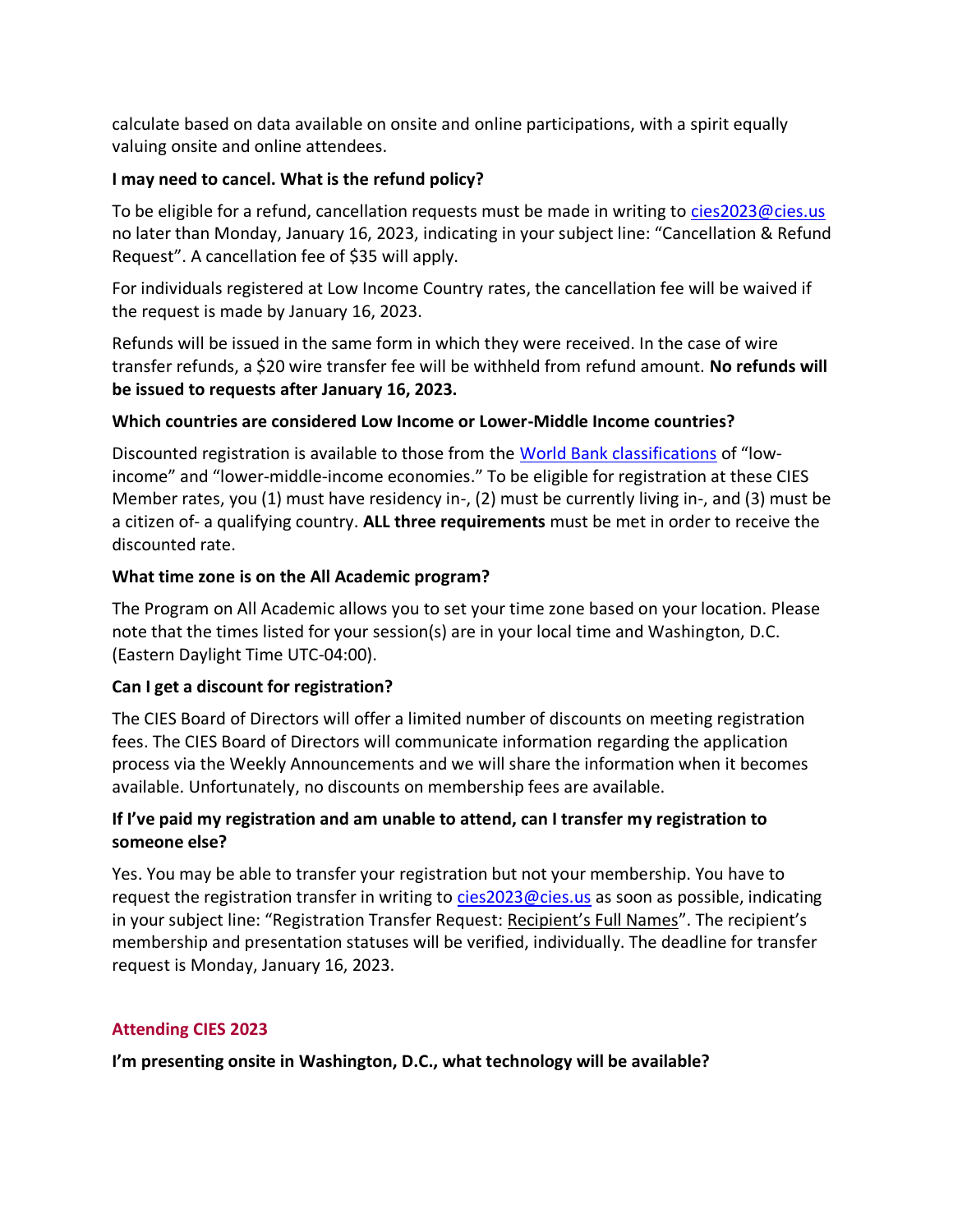Each onsite meeting room will be equipped with a large screen, laptop, and WiFi access. Tech support will *not* be available. It is unfortunately too expensive to provide onsite technical support.

## **Our panel will be presenting onsite in Washington, D.C., yet one of our registered panelists will be online, can they still present?**

Yes, but will depend on if the chair or one of your onsite panelists can provide the online presenter a personal Zoom link. The session chair will be responsible for figuring out how to virtually include any panelists who are not onsite. Tech support will *not* be available. It is unfortunately too expensive for us to provide technical support to such mixed panels. Please be reminded again all presenters must register for CIES 2023, no matter presenting onsite or online.

## **I registered as an onsite attendee, what meeting components do I have access to?**

As an onsite attendee, you can have access to all meeting components, including both onsite and online ones.

## **Who has access to the Online Concurrent Sessions?**

All registered onsite and online attendees and participants will have access to the Online Concurrent Sessions.

## **I registered as an online attendee (or presenter), what meeting components do I have access to?**

Those registered on the online format will have access to all online sessions in addition to livestreamed onsite plenary sessions, such as opening and closing events, the Presidential Address, Keynote Speakers, the State of the Society, etc.

# **I plan to present as an online presenter and I have my own interpreter with me for my session, can your Online Meeting Hub enable the function of Language Interpretation?**

If you plan to be an online presenter, our Online Meeting Hub can enable simultaneous language interpretation for you and your session, as long as you can bring in your own simultaneous interpreter. However, CIES 2023 CAN'T provide an interpreter for you and your online session. Please be reminded that your presentation time in such a setting will remain the same as that for those who do not use simultaneous interpretation.

# **I have to change my mode of presentation (from onsite to online or from online to onsite), what can I do?**

Due to limited resources and support we have, change requests will not be accepted in general. Under exceptional circumstances, you must write to [cies2023@cies.us](mailto:cies2023@cies.us) well before the meeting dates, indicating in your subject line: "Change Request from Onsite to Online" or "Change Request from Online to Onsite". There is no guarantee that your request will be accepted, and if accepted your change is **final**.

## **What is the online platform for CIES 2023?**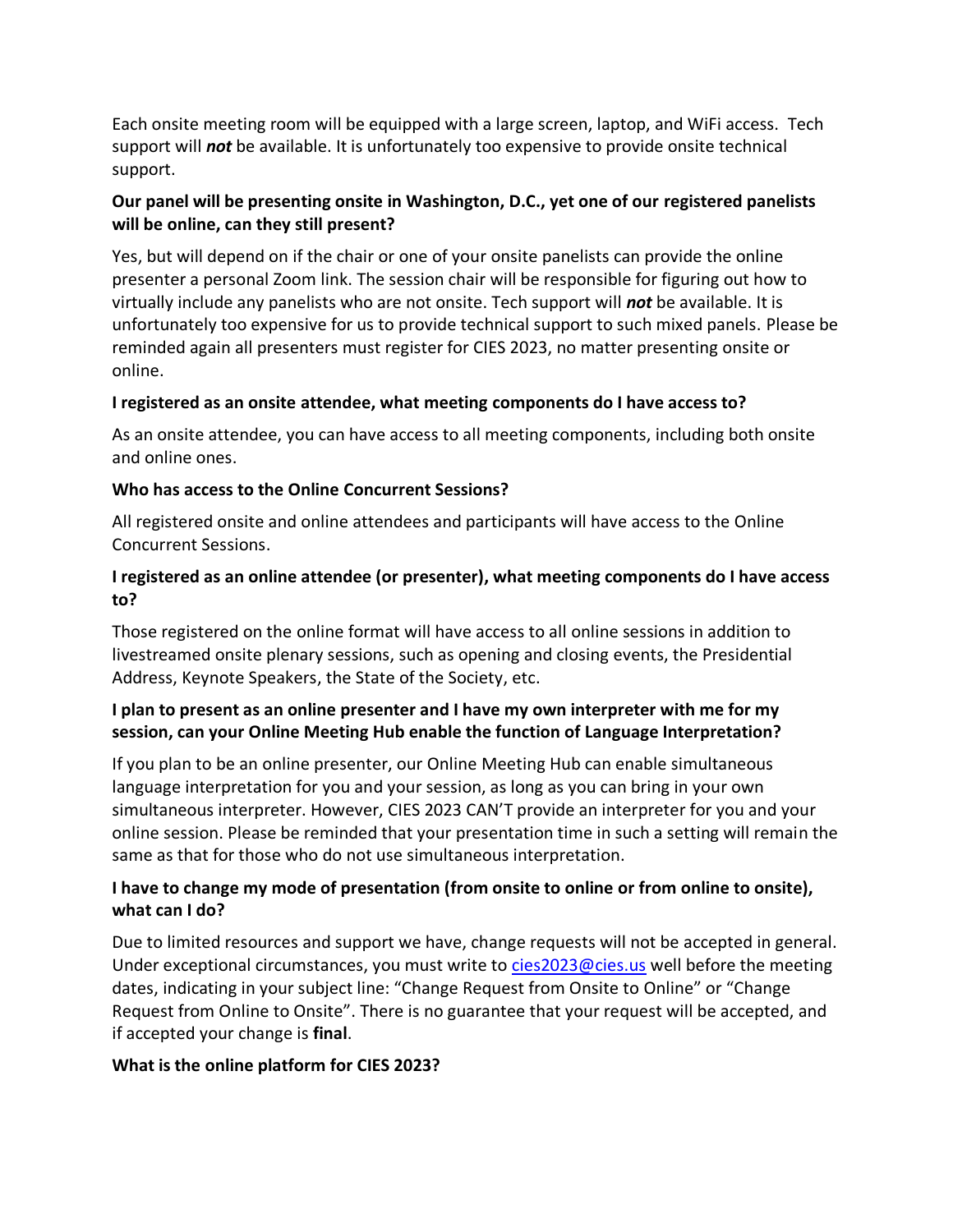The platform, known as the **[Online Meeting Hub](https://cies2023.org/virtual-conference-2023)**, will be available to all registered attendees before the Annual Meeting on Feb. 14-22. Once you receive our notice near the meeting dates, you will have access to the online platform – make sure you log in at your earliest convenience after the notice, so that you can familiarize yourself with the online platform and the training video for better preparation. You don't want to risk no timely help available to you if you only log in at the last minute, as there may be more attendees waiting for help at that peak time.

# **Will there be a printed program? How do I make a personal schedule?**

There will NOT have a printed program available for CIES 2023 for the increasing concerns about our environment and planet. You can create a Personal Schedule for everything you want to attend by logging in to [All Academic.](https://cies.lasaweb.org/)

# **Will childcare be available at Grand Hyatt Washington?**

Unfortunately, due to COVID-19 protocols by the hotel, childcare will not be available.

# **Will you be giving out tote bags in Washington, D.C.?**

No. With increasing concerns of our environment and our planet, CIES 2023 will not give out tote bags in Washington, D.C. You are encouraged to bring your own bag.

# **Do I need to submit or upload my presentation in advance?**

By February 10th, if you're presenting a Poster onsite or online, clic[k here.](http://cies2023.worksitesandbox.com/instructions-for-poster-presentation/)

By February 10th, if you're part of a Book Launch, and want to upload a video, click [here.](http://cies2023.worksitesandbox.com/instructions-for-book-launches/)

Other presentations do not have to be submitted or uploaded in advance.

# **When are the Pre-Conference Workshops?**

Online Pre-Conference Workshops will be held on Tuesday, February 14, and On-site ones will be on Wednesday, February 18<sup>th</sup>.

## **I have a disability. How do I request accommodations?**

Please email us at [cies2023@cies.us](mailto:cies2023@cies.us) as soon as possible, indicating in your subject line: "Disability Support". We will do our best to accommodate you.

## **What kinds of disability accommodations will be available?**

For online sessions, the automatic closed captioning in Zoom can be used. If other accommodation is required, please contact us at [cies2023@cies.us,](mailto:cies2023@cies.us) indicating in your subject line: "Disability Support".

## **Hotel**

## **Is there a deadline to reserve a hotel room at the Grand Hyatt Washington?**

The deadline to [reserve a guest room](https://www.hyatt.com/en-US/group-booking/WASGH/G-SEIC) with CIES special rates is Tuesday, January 24, 2023. Reservation requests received after the cut-off date will be based on availability at the hotel's prevailing rate.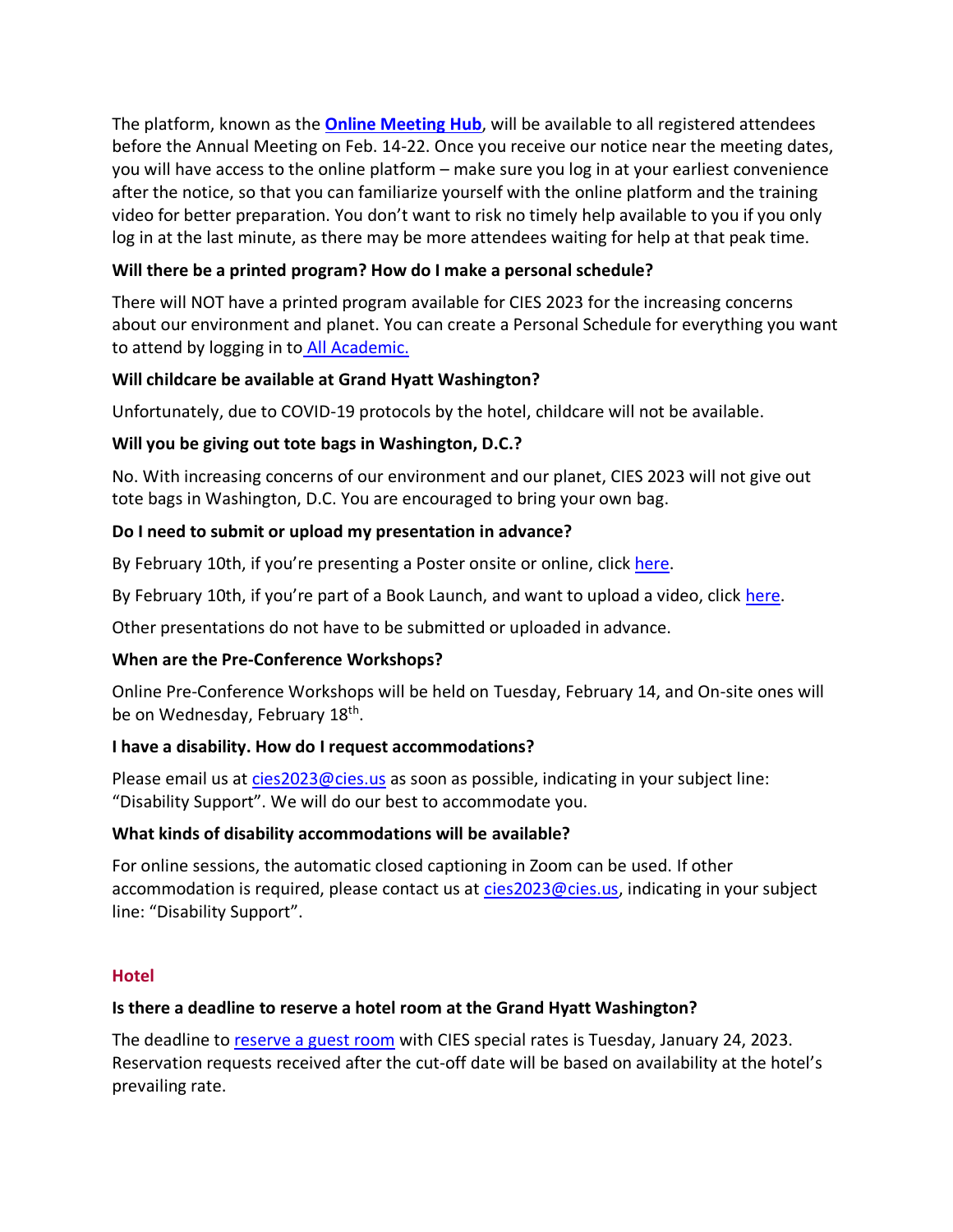## **Where is the meeting hotel located?**

The meeting hotel is the Grand Hyatt Washington. Located in downtown Washington, D.C. at 1000 H St NW, Washington, D.C. Hotel information can be found [here.](https://www.hyatt.com/en-US/hotel/washington-dc/grand-hyatt-washington/wasgh) Click [here](https://www.hyatt.com/en-US/group-booking/WASGH/G-SEIC) to reserve your room.

## **When can I reserve a guest room at the Grand Hyatt Washington?**

Hotel booking will be open together with the meeting registration! Click [here](https://www.hyatt.com/en-US/group-booking/WASGH/G-SEIC) to reserve your room.

## **How do I reserve a guest room at the Grand Hyatt Washington?**

The Grand Hyatt Washington has created an exclusive reservation link for CIES 2023. Guest room meeting rates and registration are located [here.](https://www.hyatt.com/en-US/group-booking/WASGH/G-SEIC)

## **What are the Hyatt's COVID-19 priorities?**

COVID-19 information for the Grand Hyatt Washington is located [here.](https://www.hyatt.com/en-US/hotel/washington-dc/grand-hyatt-washington/wasgh) COVID-19 information on the Hyatt's Global Care & Cleanliness Commitment is located [here.](https://www.hyatt.com/en-US/info/coronavirus-statement?icamp=psr_cvstatement_jan2020_alertbanner_en)

## **What if I need to cancel my hotel reservation?**

Cancellations must be made to the hotel 72 hours prior to date of arrival to avoid a one night's fee. You must contact the Grand Hyatt Washington DIRECTLY to cancel your guest room reservation.

## **Will childcare be available at Grand Hyatt Washington?**

Unfortunately, due to COVID-19 protocols by the hotel, childcare will not be available.

## **Local Transportation and Travel**

## **As an international traveller to Washington, D.C., what information can I get for my trip and stay?**

Both the Grand Hyatt Washington and the city provide official information prepared for your trip and stay. For details, please click the [Grand Hyatt Washington](https://www.hyatt.com/en-US/hotel/washington-dc/grand-hyatt-washington/wasgh/dining) and [Washington, D.C.](https://washington.org/groups/DC-information/international-visitors)

## **What transportation centers and transit centers are near the Grand Hyatt Washington?**

- Union Station: 2 miles
- Ronald Reagan Washington National Airport: 5 miles
- Dulles International Airport: 27 miles
- Metro Center train station  $\rightarrow$  Access to Dupont Circle, Georgetown, Foggy Bottom, the National Mall, the Smithsonian Institution, the National Gallery of Art, the Pentagon, Rock Creek Park, Alexandria
- G8 Avondale bus at 11th St NW & New York Ave NW  $\rightarrow$  Access to The Shaw
- 64 Fort Totten bus from NW H St & NW 11th St  $\rightarrow$  Access to Logan Circle
- X2 Minnesota Ave Station bus from NE H St & NE 12th St  $\rightarrow$  Access to H Street.

## **Is there a Visitors Guide and Map of downtown Washington, D.C.?**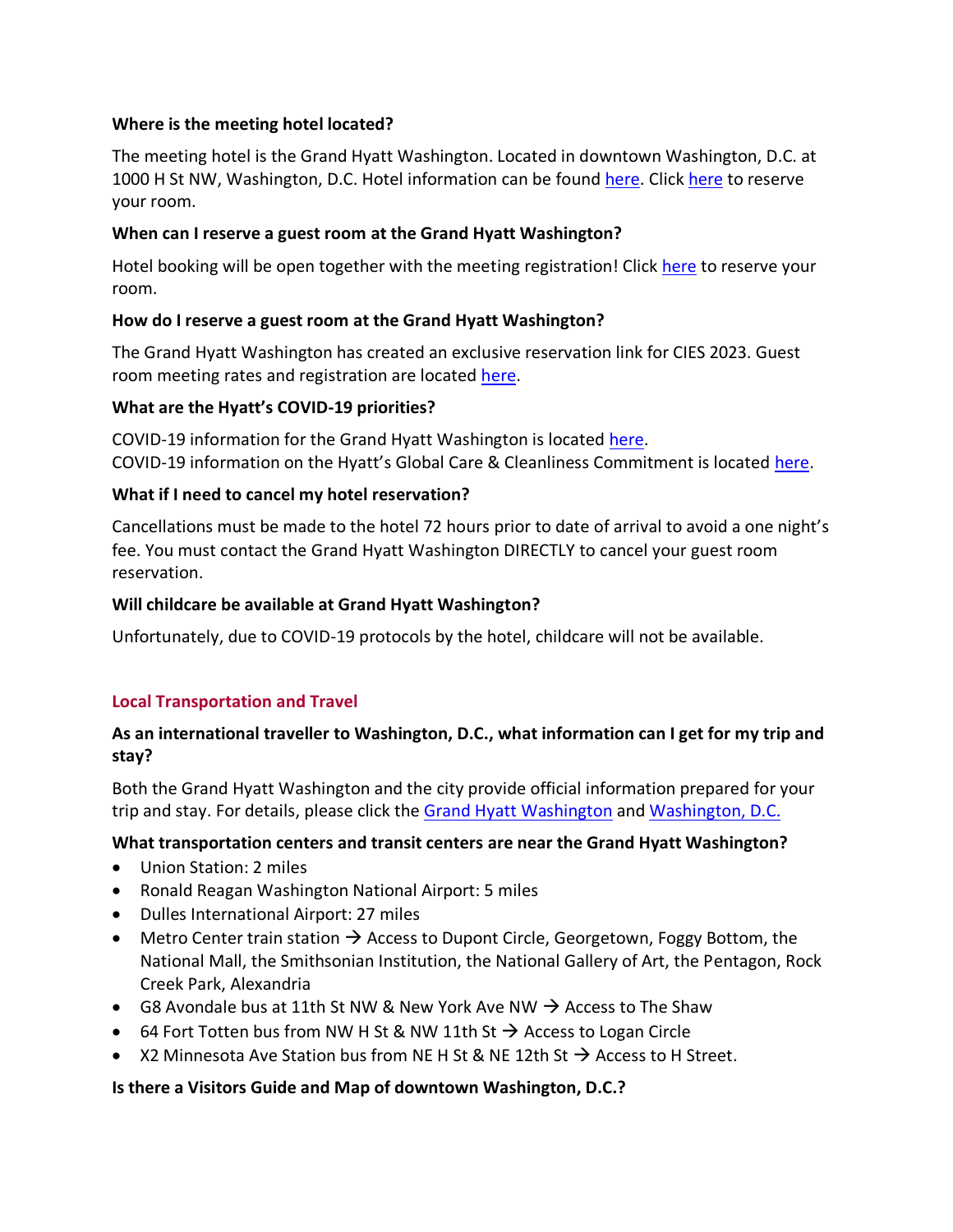Yes, but only limited free copies will be available for you when you check in your hotel room for CIES 2023 at the Grand Hyatt Washington – first come first served! This is because there is no accurate way to predict the total number of onsite attendees who really need them, and CIES 2023 responds positively to the increasing concerns of our environment and planet through our tangible actions. Alternatively, you may order your own free copy of Visitors Guide and Map before your travel to Washington, D.C. by clicking [here.](https://washington.org/visitors-guide) Please allow 7-10 business days for your order to ship.

## **What area attractions are near the Grand Hyatt Washington hotel?**

The onsite meeting venue is right in the downtown area of Washington, D.C., and your guest room is just 2,114 steps away from the White House. You can easily walk around the National Mall, various museums, etc., or via the Metro Center station. Please click [here](https://www.hyatt.com/en-US/hotel/washington-dc/grand-hyatt-washington/wasgh/area-attractions) for more details.

## **Do I need travel documents to enter the United States from another country?**

The documents you need and whether your passport needs to be valid for six months after your travel dates depend on the country you are arriving from and your citizenship or status.

## **Do I need to present a negative COVID-19 test to enter the United States?**

Information from the U.S. Department of State and the U.S. Centers for Disease Control (CDC) is located [here.](https://travel.state.gov/content/travel/en/international-travel/before-you-go/covid-19_testing_required_US_Entry.html) Please note that this information can change and you are responsible for your own health and travel requirements, costs, and arrangements.

## **Dining**

### **Is there dining available at the Grand Hyatt Washington?**

Yes! The meeting hotel has onsite options that include Cure Bar & Bistro, CABINET, and Starbucks Reserve® offering vegetarian, vegan, and gluten-free selections. Please clic[k here](https://www.hyatt.com/en-US/hotel/washington-dc/grand-hyatt-washington/wasgh/dining) for more details.

### **Is Washington, D.C. a great city for food?**

Absolutely! Washington, D.C. food and drink is inspired locally and globally. You'll find many delicious options. Some of those options are located [here.](https://washington.org/visit-dc/bib-gourmand-michelin-guide-restaurants-washington-dc)

### **Accessibility to CIES 2023**

### **What kinds of accommodations is CIES making available?**

Automated closed caption and live transcription are available in Zoom. If you require other accommodations, please contact [cies2023@cies.us.](mailto:cies2023@cies.us) Advance notice is necessary to arrange for some accessibility needs.

### **Is interpretation/translation available?**

No, unfortunately, we do not have the capacity to provide language translation or interpretation. Some sessions will be bilingual, using English and another language.